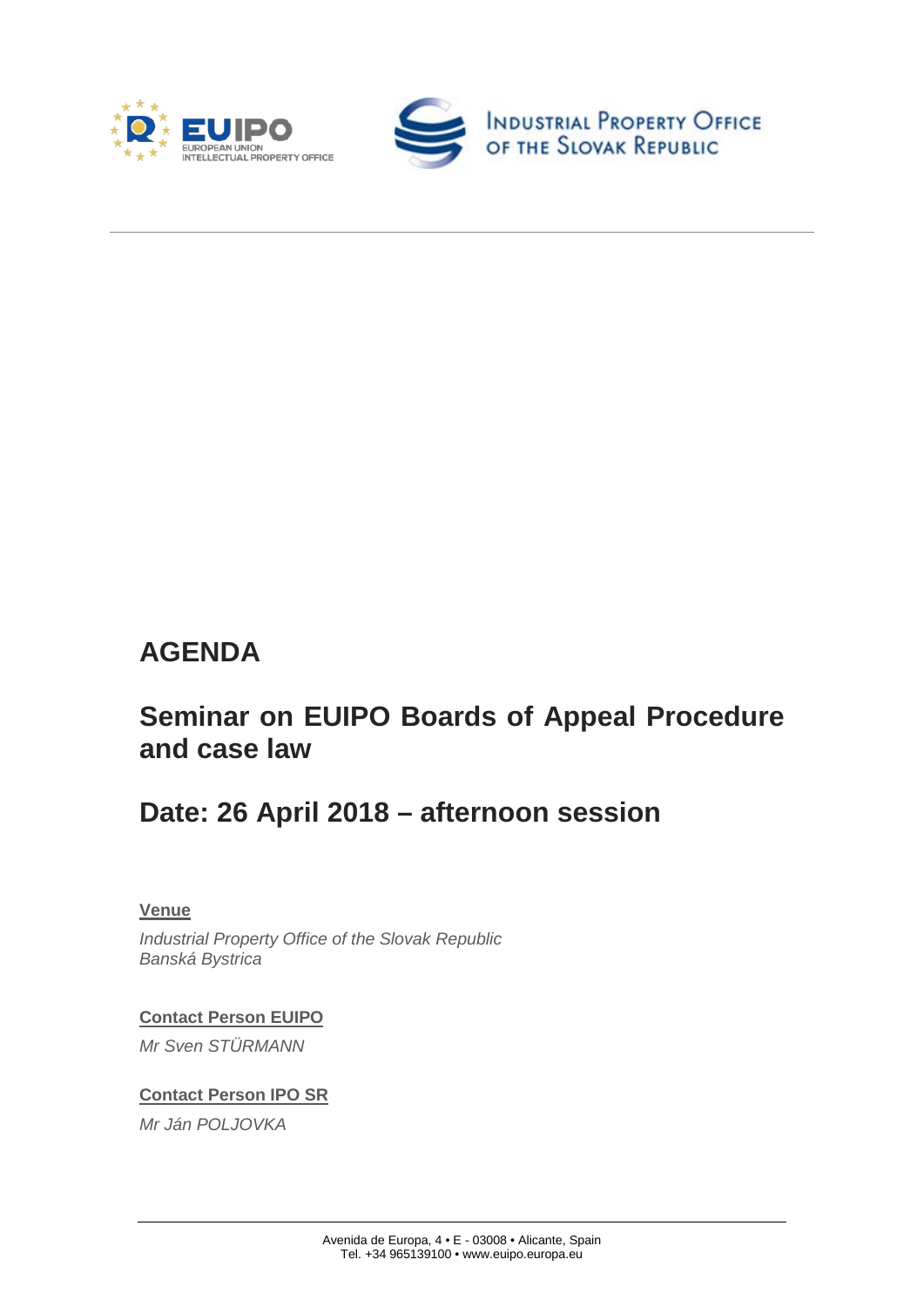



**EUIPO Boards of Appeal Participants:** 

**BOARDS OF APPEAL (BoA)**

**Mr Théophile MARGELLOS, President of the Boards of Appeal**

**Mr Sven STÜRMANN, Chairperson of the Second Board of Appeal**

**Mr Gordon HUMPHREYS, Chairperson of the Fifth Board of Appeal**

**Mr Andrej Kralik, Member of the Fifth Board of Appeal**

**Intellectual Property Office of the Slovak Republic Participants:** 

**Representatives of the IPO SR staff, Slovak Chamber of Patent Attorneys, Slovak Bar Association, regional courts, academy, and interested public.**